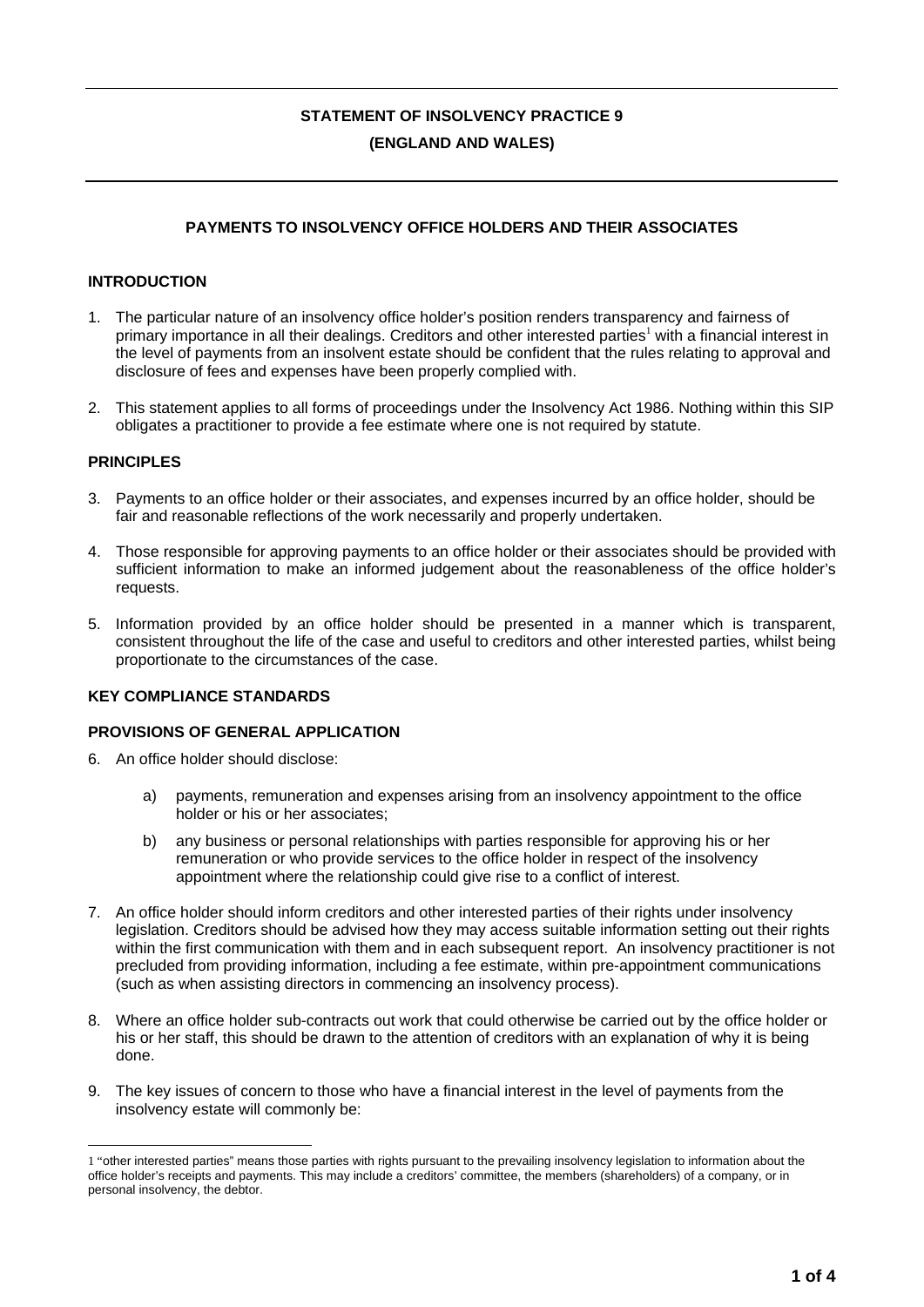- a) the work the office holder anticipates will be done and why that work is necessary;
- b) the anticipated cost of that work, including any expenses expected to be incurred in connection with it;
- c) whether it is anticipated that the work will provide a financial benefit to creditors, and if so what anticipated benefit (or if the work provides no direct financial benefit, but is required by statute);
- d) the work actually done and why that work was necessary;
- e) the actual costs of the work, including any expenses incurred in connection with it, as against any estimate provided;
- f) whether the work has provided a financial benefit to creditors, and if so what benefit (or if the work provided no direct financial benefit, but was required by statute);

When providing information about payments, fees and expenses to those with a financial interest in the level of payments from an insolvent estate, the office holder should do so in a way which facilitates clarity of understanding of these key issues. Narrative explanations should be provided to support any numerical information supplied. Such an approach allows creditors and other interested parties to better recognise the nature of an office holder's role and the work they intend to undertake, or have undertaken, in accordance with the key issues. Where it is practical to do so, the office holder should provide an indication of the likely return to creditors when seeking approval for the basis of their remuneration.

- 10. When approval for a fixed amount or a percentage basis is sought, the office holder should explain why the basis requested is expected to produce a fair and reasonable reflection of the work that the office holder anticipates will be undertaken.
- 11. When providing a fee estimate the office holder should supply that information in sufficient time to facilitate that body making an informed judgement about the reasonableness of the office holder's requests. Fee estimates should be based on all of the information available to the office holder at the time that the estimate is provided and may not be presented on the basis of alternative scenarios and/or provide a range of estimated charges.
- 12. Each part of an office holder's activities will require different levels of expertise, and therefore related cost. It will generally assist the understanding of creditors and other interested parties to divide the office holder's narrative explanations and any fee estimate provided into areas such as:
	- a) Administration (including statutory reporting);
	- b) Realisation of assets;
	- c) Creditors (claims and distribution);
	- d) Investigations;
	- e) Trading (where applicable);
	- f) Case specific matters (where applicable)

These are examples of common activities and not an exhaustive list. Alternative or further sub-divisions may be appropriate, depending on the nature and complexity of the case and the bases of remuneration sought and/or approved. It is unlikely that the same divisions will be appropriate in all cases and an office holder should consider what divisions are likely to be appropriate and proportionate in the circumstances of each case.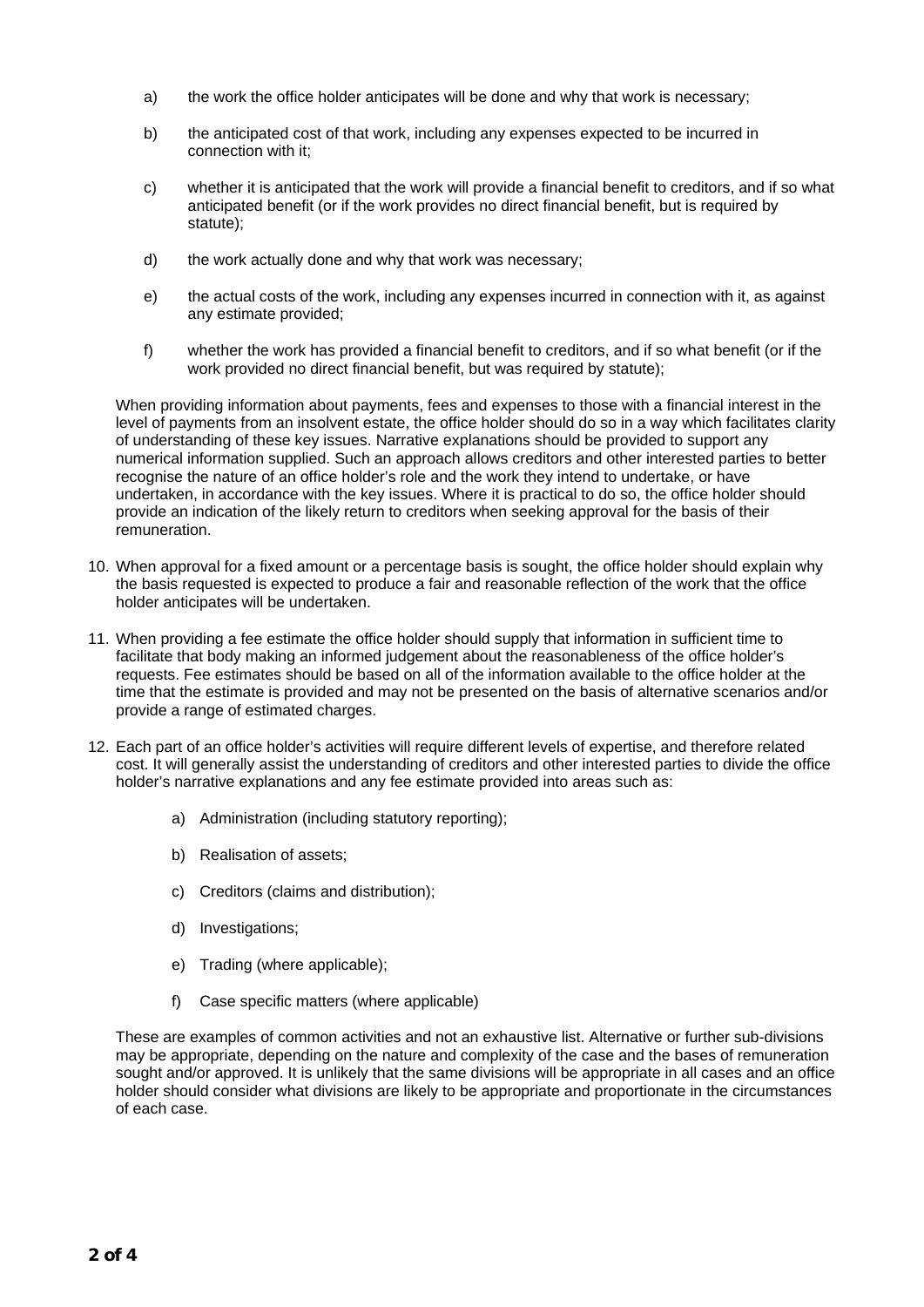- 13. When providing a fee estimate of time to be spent, creditors and other interested parties may find a blended rate<sup>2</sup> (or rates) and total hours anticipated to be spent on each part of the anticipated work more easily understandable and comparable than detail covering each grade or person working on the case. The estimate should also clearly describe what activities are anticipated to be conducted in respect of the estimated fee. When subsequently reporting to creditors, the actual hours and average rate (or rates) of the costs charged for each part should be provided for comparison purposes.
- 14. Where remuneration is sought on more than one basis, it should be clearly stated to which part of the office holder's activities the basis relates. In all cases, an office holder should endeavour to use consistent divisions throughout the duration of the case. The use of additional categories or further division may become necessary where a task was not foreseen at the commencement of the appointment.

## **REPORTS TO CREDITORS AND OTHER INTERESTED PARTIES**

- 15. Any disclosure by an office holder of payments, remuneration and expenses should be of assistance to those who have a financial interest in the level of payments from an insolvent estate in understanding what was done, why it was done, and how much it costs.
- 16. Irrespective of the basis or bases of remuneration approved, reports to creditors and interested parties should include a narrative update in respect of the office holder's activity during the period being reported upon, using consistent divisions for each part of the work reported upon, as far as possible.
- 17. When reporting the amount of remuneration charged or expenses incurred during a period, the office holder should use a consistent format throughout the life of the case and provide figures for both the period being reported upon and on a cumulative basis.
- 18. Requests for additional information about payments to an office holder or their associates, or about expenses incurred by an office holder, should be treated by an office holder in a fair and reasonable way. The provision of additional information should be proportionate to the circumstances of the case.

## **EXPENSES**

19. Expenses are amounts properly payable by the office holder from the estate which are not otherwise categorised as the office holder's remuneration or as a distribution to a creditor or creditors. These may include, but are not limited to, legal and agents' fees, trading expenses and tax liabilities. When providing details of the expenses an office holder anticipates will, or are likely to be, incurred it is acceptable to provide a range, or repeat a range quoted by a third party (for instance for legal costs in litigation).

## **DISBURSEMENTS**

- 20. Disbursements are expenses met by and reimbursed to an office holder in connection with an insolvency appointment and will fall into two categories; Category 1 and Category 2.
- 21. **Category 1 disbursements**: These are payments to independent third parties where there is specific expenditure directly referable to the appointment in question. Category 1 disbursements can be drawn without prior approval, although an office holder should be prepared to disclose information about them in the same way as any other expenses.
- 22. **Category 2 disbursements**: These are expenses that are directly referable to the appointment in question but not to a payment to an independent third party. They may include shared or allocated costs that may be incurred by the office holder or their firm, and that can be allocated to the appointment on a proper and reasonable basis. Category 2 disbursements require approval in the same manner as an office holder's remuneration. When seeking approval, an office holder should explain, for each category of cost, the basis on which the charge is being made. If an office holder has obtained approval for the basis of Category 2 disbursements, that basis may continue to be used in a sequential appointment where further approval of the basis of remuneration is not required, or where the office holder is replaced.

 $\overline{a}$ 2 "A blended rate" is calculated as the prospective average cost per hour for the case (or category of work in the case), based upon the estimated time to be expended by each grade of staff at their specific charge out rate.